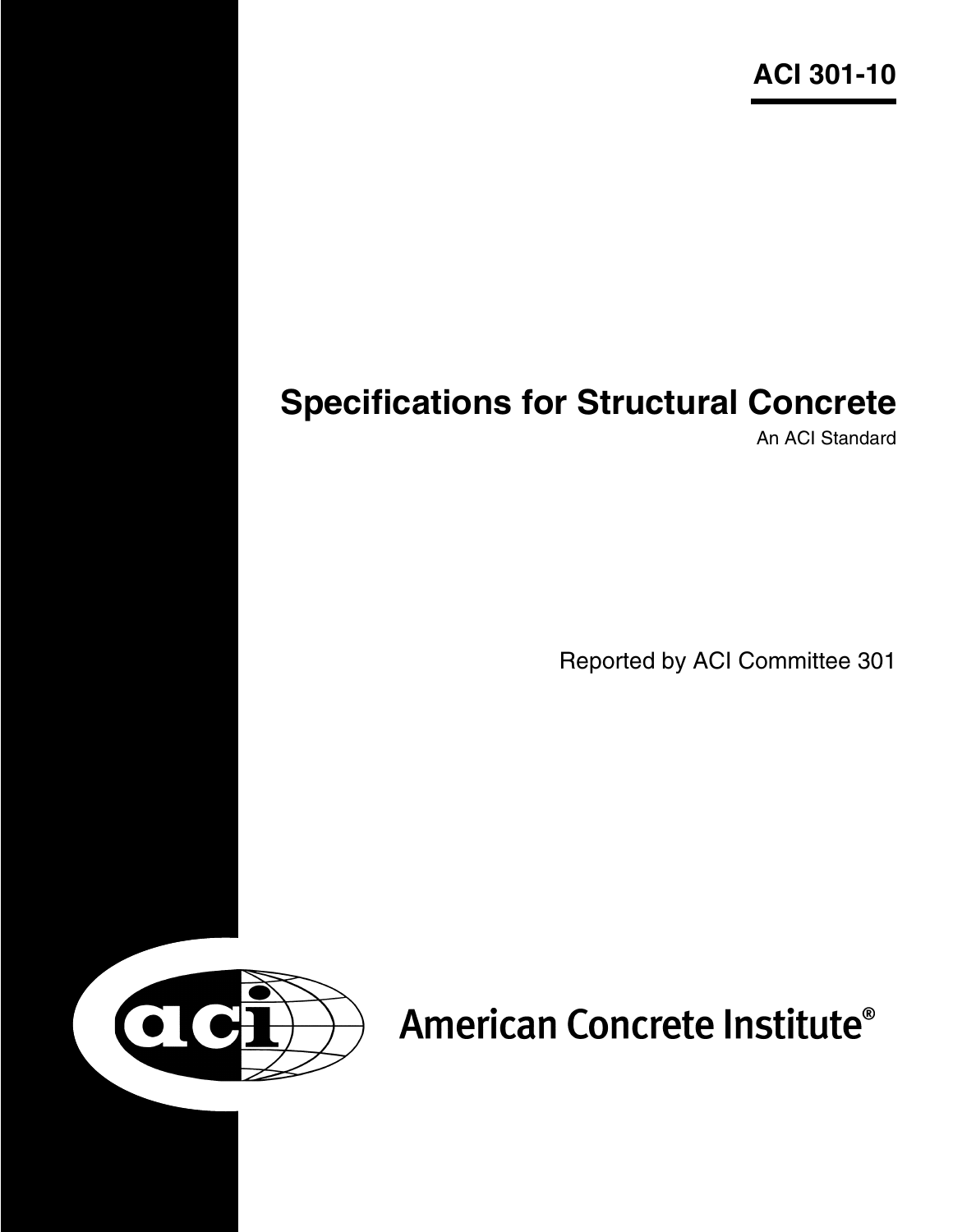

American Concrete Institute® *Advancing concrete knowledge*

### **Specifications for Structural Concrete**

Copyright by the American Concrete Institute, Farmington Hills, MI. All rights reserved. This material may not be reproduced or copied, in whole or part, in any printed, mechanical, electronic, film, or other distribution and storage media, without the written consent of ACI.

The technical committees responsible for ACI committee reports and standards strive to avoid ambiguities, omissions, and errors in these documents. In spite of these efforts, the users of ACI documents occasionally find information or requirements that may be subject to more than one interpretation or may be incomplete or incorrect. Users who have suggestions for the improvement of ACI documents are requested to contact ACI. Proper use of this document includes periodically checking for errata at **www.concrete.org/committees/errata.asp** for the most up-to-date revisions.

ACI committee documents are intended for the use of individuals who are competent to evaluate the significance and limitations of its content and recommendations and who will accept responsibility for the application of the material it contains. Individuals who use this publication in any way assume all risk and accept total responsibility for the application and use of this information.

All information in this publication is provided "as is" without warranty of any kind, either express or implied, including but not limited to, the implied warranties of merchantability, fitness for a particular purpose or non-infringement.

ACI and its members disclaim liability for damages of any kind, including any special, indirect, incidental, or consequential damages, including without limitation, lost revenues or lost profits, which may result from the use of this publication.

It is the responsibility of the user of this document to establish health and safety practices appropriate to the specific circumstances involved with its use. ACI does not make any representations with regard to health and safety issues and the use of this document. The user must determine the applicability of all regulatory limitations before applying the document and must comply with all applicable laws and regulations, including but not limited to, United States Occupational Safety and Health Administration (OSHA) health and safety standards.

**Order information:** ACI documents are available in print, by download, on CD-ROM, through electronic subscription, or reprint and may be obtained by contacting ACI.

Most ACI standards and committee reports are gathered together in the annually revised *ACI Manual of Concrete Practice* (MCP).

**American Concrete Institute 38800 Country Club Drive Farmington Hills, MI 48331 U.S.A. Phone: 248-848-3700 Fax: 248-848-3701**

#### **www.concrete.org**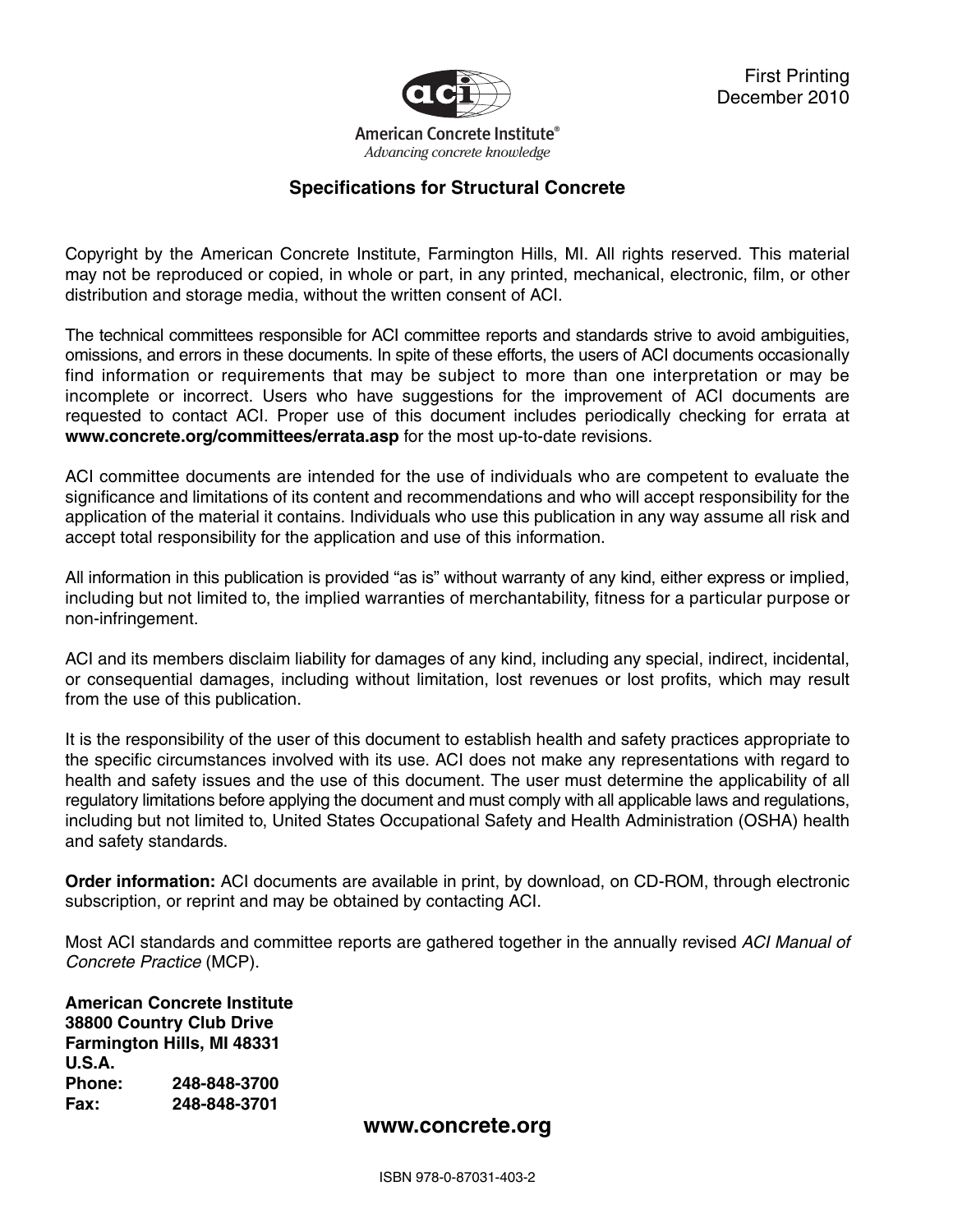## **ACI 301-10**

## **Specifications for Structural Concrete**

An ACI Standard

### Reported by ACI Committee 301

W. Calvin McCall\* Chair

Colin L. Lobo Secretary

James Edward Anderson Marwan A. Daye Kenneth C. Hover\* G. Michael Robinson Nicholas J. Carino\* Daniel P. Dorfmueller Larry B. Krauser Wahid A. Tadros Ramon J. Carrasquillo Barry E. Foreman James A. Lee Scott M. Tarr<sup>\*</sup> Domingo J. Carreira Sidney Freedman\* Frank Stephen Malits Arthur T. Weiss, Jr. Mark F. Chrzanowski John W. Gajda Theodore L. Neff<sup>\*</sup> Michael A. Whisonant James N. Cornell II<sup>\*</sup> Charles S. Hanskat Aimee Pergalsky<sup>\*</sup> Dennis M. Wittry

Jon B. Ardahl Mario R. Diaz Steven C. Jaycox Bruce A. Suprenant Steven R. Close **David P. Gustafson** Jerry Parnes Michelle L. Wilson Juan Pablo Covarrubias Jerry S. Haught Henry B. Prenger Bryan T. Wood

\* Subcommittee Chairs.

#### **Voting Subcommittee Members**

Scott Michael Anderson **Robert S. Jenkins** Kevin A. MacDonald John R. Ries Julie K. Buffenbarger Alfred L. Kaufman, Jr. Arthur W. McKinney Gregory M. Scurto Anthony R. DeCarlo, Jr. Roy H. Keck Andrew S. McPherson Larbi M. Sennour Gardner P. Horst

† Deceased.

Roger J. Becker **Larry P. Jorn Thomas O. Malerk** Edward D. Russell Darryl E. Dixon Donald P. Kline Donald F. Meinheit William C. Sherman Greg K. Fricks Jason J. Krohn Dennis W. Phillips Joseph J. Steinbicker Thomas M. Greene Lionel A. Lemay Robert C. Richardson<sup>†</sup> Gregory R. Wagner

ACI 301-10 supersedes ACI 301-05, was adopted June 22, 2010, and published December 2010. Copyright © 2010, American Concrete Institute.

All rights reserved including rights of reproduction and use in any form or by any means, including the making of copies by any photo process, or by electronic or mechanical device, printed, written, or oral, or recording for sound or visual reproduction or for use in any knowledge or retrieval system or device, unless permission in writing is obtained from the copyright proprietors.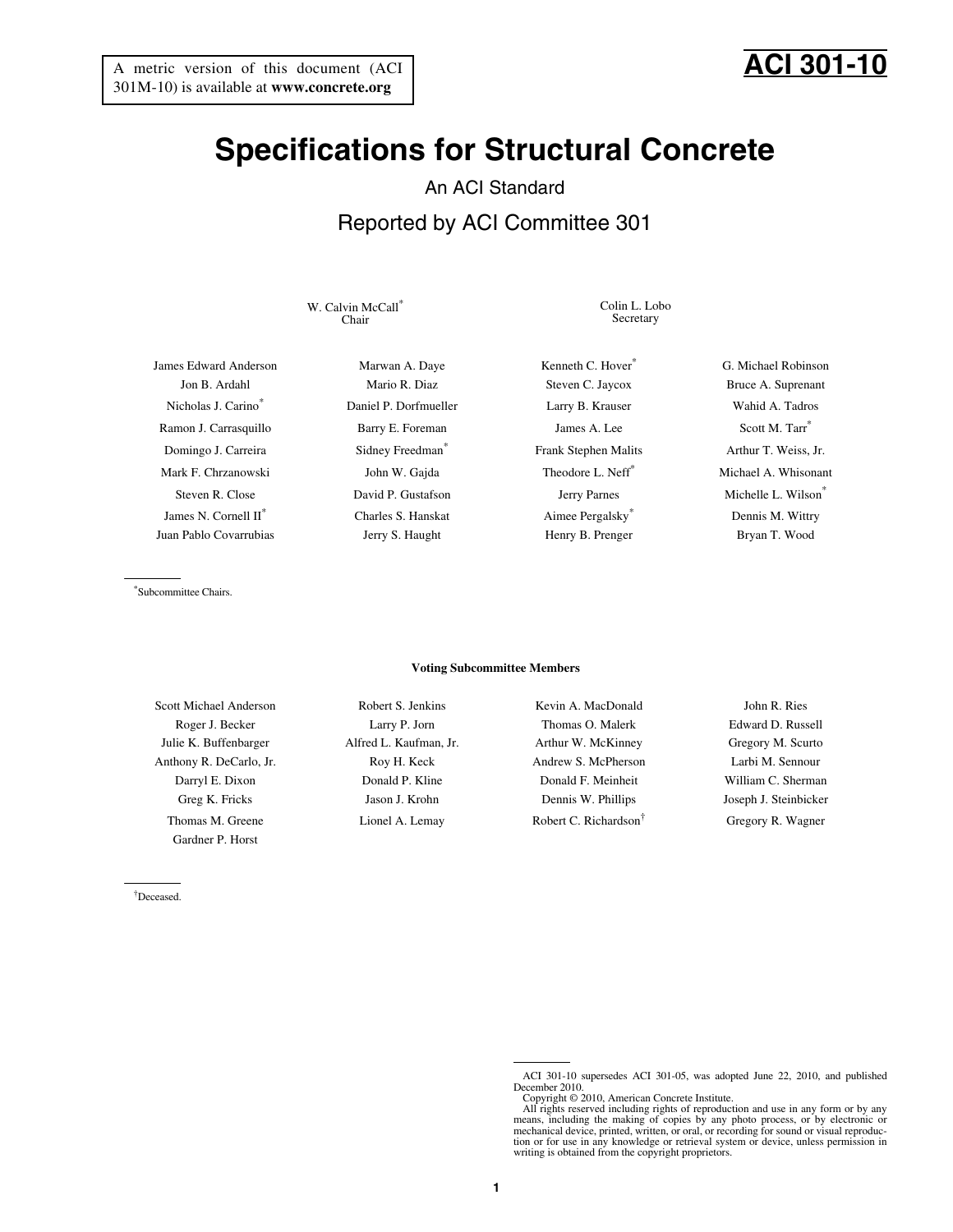*This is a Reference Specification that the Architect/Engineer can apply to any construction project involving structural concrete by citing it in the Project Specifications. Checklists are provided to assist the Architect/Engineer in supplementing the provisions of this Reference Specification as needed by designating or specifying individual project requirements.*

*The first five sections of this document cover general construction requirements for cast-in-place structural concrete and slabs-on-ground. These sections cover materials and proportioning of concrete; reinforcement and prestressing steel; production, placing, finishing, and curing of concrete; formwork performance criteria and construction; treatment of joints; embedded items; repair of surface defects; and finishing of formed and unformed surfaces. Provisions governing testing, evaluation, and acceptance of concrete as well as acceptance of the structures are included. The remaining sections are devoted to architectural concrete, lightweight concrete, mass concrete, post-tensioned concrete, shrinkagecompensating concrete, industrial floor slabs, tilt-up construction, precast structural concrete, and precast architectural concrete.*

**Keywords:** architectural; cold weather; compressive strength; durability; concrete slab; consolidation; curing; finish; formwork; grouting; hot weather; industrial floors; inspection; joints; lightweight concrete; mass concrete; mixture proportions; placing; precast; post-tensioned; prestressing steel; repair; reshoring; shoring; shrinkage-compensating; slabs-on-ground; steel reinforcement; testing; tilt-up; tolerance; welded wire.

#### **CONTENTS**

*(mandatory portion follows)*

#### **Section 1—General requirements, p. 5**

- 1.1—Scope
	- 1.1.1—Work specified
	- 1.1.2—Work not specified
- 1.1.3—Units
- 1.2—Definitions
- 1.3—Referenced standards and cited publications
	- 1.3.1—Referenced standards
	- 1.3.2—Cited publications
	- 1.3.3—Field references
- 1.4—Standards-producing organizations
- 1.5—Submittals
- 1.5.1—General
- 1.5.2—Contractor's quality control
- 1.6—Quality assurance and quality control
	- 1.6.1—General
	- 1.6.2—Responsibilities of Contractor
	- 1.6.3—Responsibilities of Owner's testing agency
	- 1.6.4—Tests on hardened concrete in place
	- 1.6.5—Evaluation of concrete strength tests
	- 1.6.6—Acceptance of concrete strength
- 1.6.7—Field acceptance of concrete
- 1.7—Acceptance of structure
- 1.7.1—General
- 1.7.2—Dimensional tolerances
- 1.7.3—Appearance
- 1.7.4—Strength of structure
- 1.7.5—Durability
- 1.8—Protection of in-place concrete
	- 1.8.1—Loading and support of concrete
	- 1.8.2—Protection from mechanical injury

#### **Section 2—Formwork and formwork accessories, p. 13**

2.1—General

- 2.1.1—Description
- 2.1.2—Submittals
- 2.2—Products
	- 2.2.1—Materials
	- 2.2.2—Performance and design requirements
	- 2.2.3—Fabrication and manufacture
- 2.3—Execution
	- 2.3.1—Construction and erection of formwork
	- 2.3.2—Removal of formwork
	- 2.3.3—Reshoring and backshoring
	- 2.3.4—Strength of concrete required for removal of formwork
	- 2.3.5—Field quality control

#### **Section 3—Reinforcement and reinforcement supports, p. 16**

- 3.1—General
- 3.1.1—Submittals
- 3.1.2—Material storage and handling
- 3.2—Products
- 3.2.1—Materials
- 3.2.2—Fabrication
- 3.3—Execution
	- 3.3.1—Preparation
	- 3.3.2—Placing

#### **Section 4—Concrete mixtures, p. 20**

- 4.1—General
- 4.1.1—Description
- 4.1.2—Submittals
- 4.1.3—Quality control
- 4.1.4—Material storage and handling
- 4.2—Products
- 4.2.1—Materials
- 4.2.2—Performance and design requirements
- 4.2.3—Proportioning
- 4.3—Execution
	- 4.3.1—Measuring, batching, and mixing
- 4.3.2—Delivery

#### **Section 5—Handling, placing, and constructing,**

- **p. 25** 5.1—General
	- 5.1.1—Description
	- 5.1.2—Submittals
	- 5.1.3—Delivery, storage, and handling
	- 5.2—Products
	- 5.2.1—Materials
	- 5.2.2—Performance and design requirements
	- 5.3—Execution
		- 5.3.1—Preparation
		- 5.3.2—Placement of concrete
		- 5.3.3—Finishing formed surfaces
		- 5.3.4—Finishing unformed surfaces
		- 5.3.5—Sawed joints
		- 5.3.6—Curing and protection
		- 5.3.7—Repair of surface defects

#### **Section 6—Architectural concrete, p. 30**

6.1—General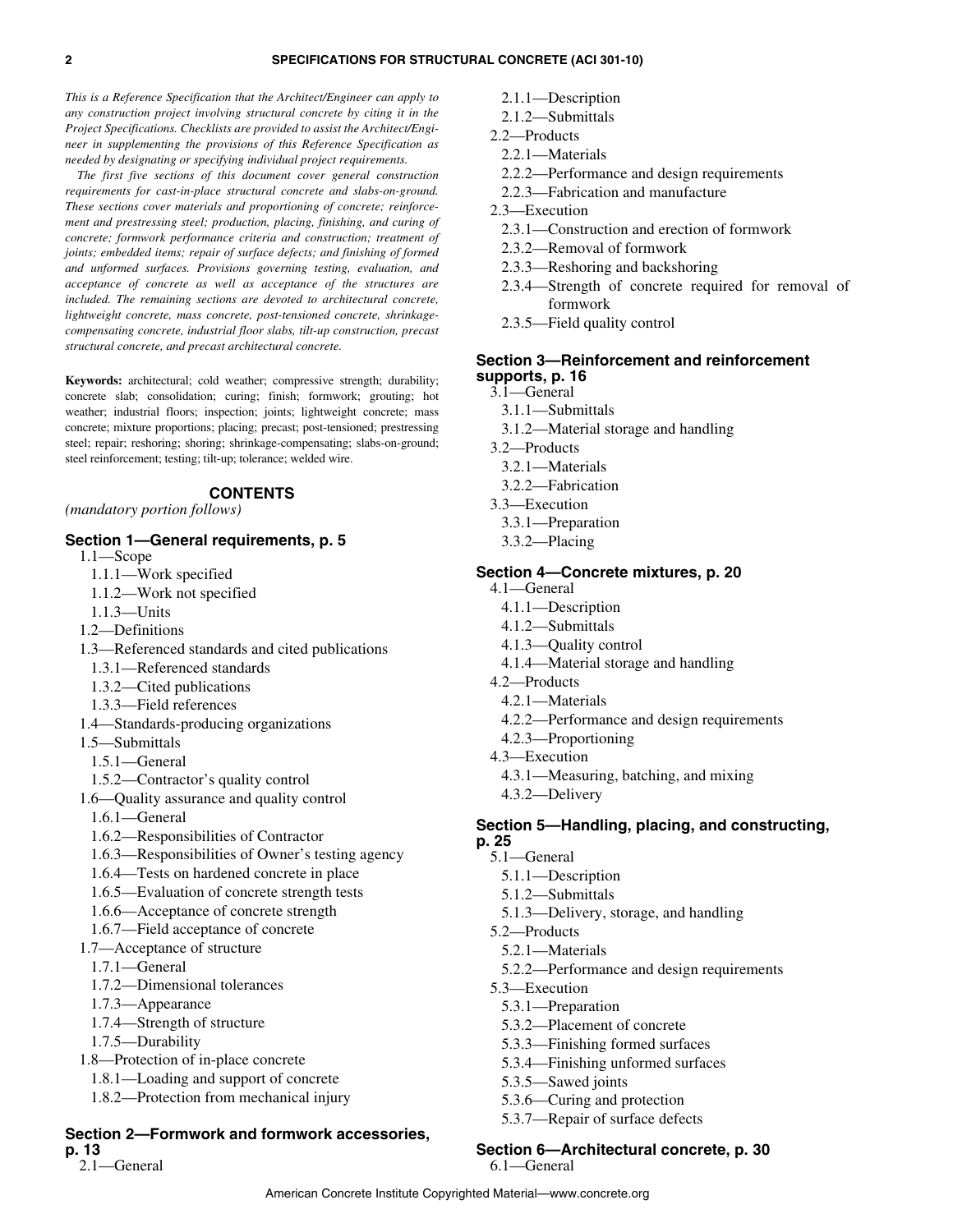- 6.1.1—Description
- 6.1.2—Submittals
- 6.1.3—Quality control
- 6.1.4—Product delivery, storage, and handling
- 6.2—Products
	- 6.2.1—Materials
	- 6.2.2—Performance and design requirements
	- 6.2.3—Proportioning concrete mixtures
- 6.3—Execution
	- 6.3.1—Preparation
	- 6.3.2—Placement of reinforcement
	- 6.3.3—Batching, mixing, and transporting
	- 6.3.4—Conveying and placement
	- 6.3.5—Consolidation
	- 6.3.6—Formwork
	- 6.3.7—Formwork monitoring
	- 6.3.8—Formwork removal
	- 6.3.9—Repair of tie holes and surface defects
	- 6.3.10—Finishing
	- 6.3.11—Curing architectural concrete
	- 6.3.12—Final cleanup
	- 6.3.13—Final acceptance of architectural concrete

#### **Section 7—Lightweight concrete, p. 33**

- 7.1—General
	- 7.1.1—Description
	- 7.1.2—Submittals
	- 7.1.3—Aggregate storage and handling
- 7.2—Products
	- 7.2.1—Aggregates
	- 7.2.2—Performance and design requirements
	- 7.2.3—Mixtures
	- 7.2.4—Batching and mixing
- 7.3—Execution
- 7.3.1—Consolidation
- 7.3.2—Finishing
- 7.3.3—Field quality control

#### **Section 8—Mass concrete, p. 34**

- 8.1—General
	- 8.1.1—Description
	- 8.1.2—General requirements
- 8.1.3—Submittals
- 8.2—Products
- 8.2.1—Materials
- 8.3—Execution
	- 8.3.1—Curing and protection

#### **Section 9—Post-tensioned concrete, p. 35**

- 9.1—General
	- 9.1.1—Description
	- 9.1.2—Submittals
	- 9.1.3—Quality control
	- 9.1.4—Product delivery, handling, and storage
- 9.2—Products
	- 9.2.1—Materials
	- 9.2.2—Proportioning grout mixtures
- 9.3—Execution
- 9.3.1—Installer certification 9.3.2—Inspection
- 9.3.3—Bonded tendon installation
- 9.3.4—Grouting
- 9.3.5—Unbonded tendon installation
- 9.3.6—Tendon tolerances
- 9.3.7—Concrete placement
- 9.3.8—Tensioning
- 9.3.9—Tendon finishing

#### **Section 10—Shrinkage-compensating concrete,**

- **p. 42**
	- 10.1—General
		- 10.1.1—Description
		- 10.1.2—General requirements
	- 10.1.3—Submittals
	- 10.2—Products
		- 10.2.1—Materials
		- 10.2.2—Performance and design requirements
		- 10.2.3—Proportioning
		- 10.2.4—Reinforcement
		- 10.2.5—Isolation-joint filler materials
	- 10.3—Execution
		- 10.3.1—Reinforcement
		- 10.3.2—Placing
	- 10.3.3—Isolation joints
	- 10.3.4—Curing

#### **Section 11—Industrial floor slabs, p. 43**

- 11.1—General
- 11.1.1—Description
- 11.1.2—General requirements
- 11.1.3—Submittals
- 11.2—Products
	- 11.2.1—Materials
	- 11.2.2—Concrete mixture
	- 11.2.3—Proportioning
	- 11.2.4—Vapor retarder
	- 11.2.5—Reinforcement
	- 11.2.6—Load-transfer devices
	- 11.2.7—Joint filler materials

11.3.4—Concrete placement 11.3.5—Finishing slab surface

11.3.7—Curing and protection 11.3.8—Liquid surface densifier

**Section 12—Tilt-up construction, p. 45**

11.2.8—Isolation-joint filler materials

11.3.2—Measuring, batching, and mixing

- 11.2.9—Curing materials
- 11.2.10—Liquid surface densifier
- 11.2.11—Mineral or metallic shake surface hardeners
- 11.3—Execution

American Concrete Institute Copyrighted Material—www.concrete.org

11.3.1—Preparation

11.3.3—Delivery

11.3.6—Joints

12.1—General

11.3.9—Joint filling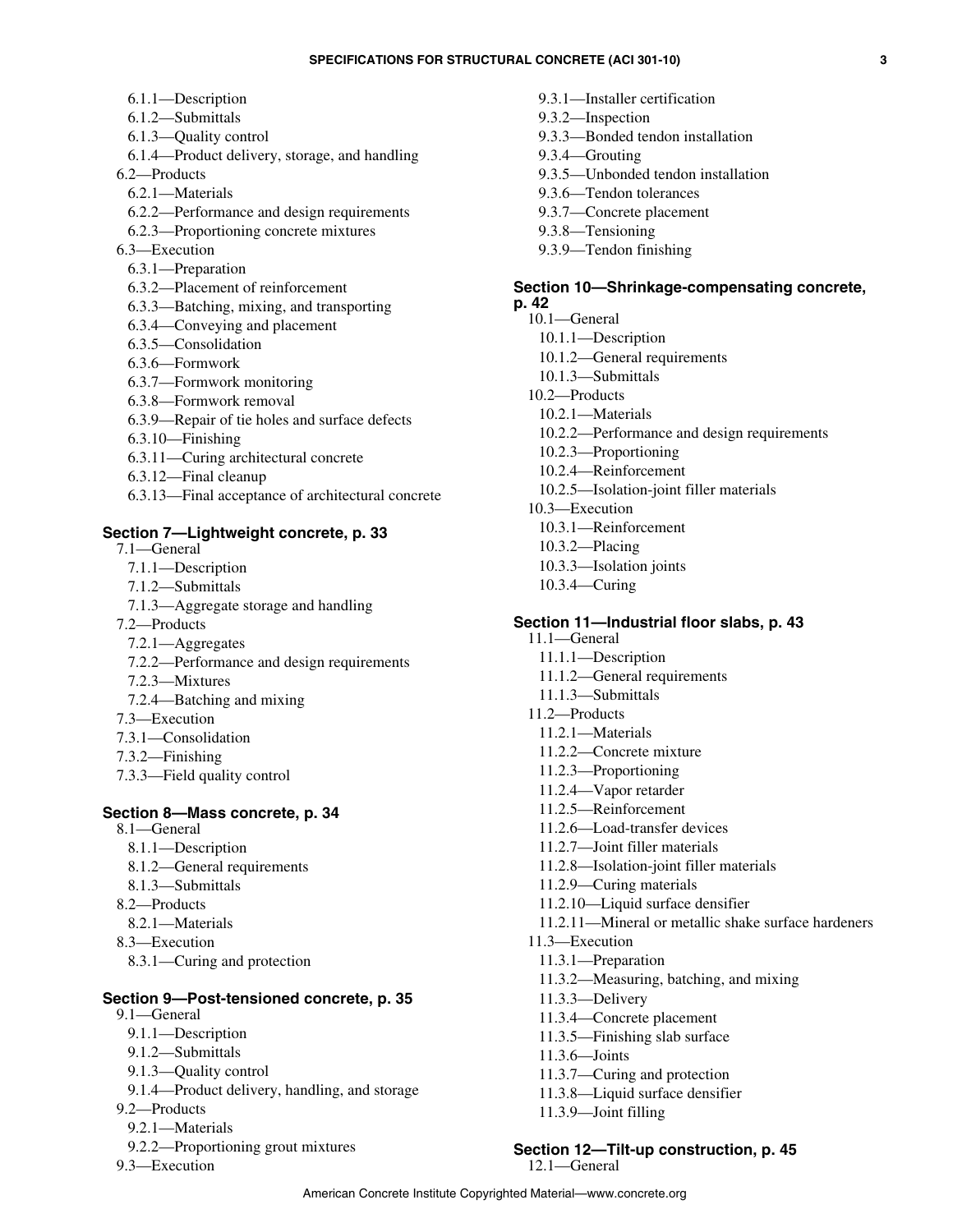#### **4 SPECIFICATIONS FOR STRUCTURAL CONCRETE (ACI 301-10)**

- 12.1.1—Description
- 12.1.2—Coordination
- 12.1.3—General requirements
- 12.1.4—Submittals
- 12.1.5—Tilt-up contractor qualifications
- 12.2—Products
	- 12.2.1—Aggregates
	- 12.2.2—Bearing shims
	- 12.2.3—Bond breaker
	- 12.2.4—Cast-in anchors and connections
	- 12.2.5—Coloring agent
	- 12.2.6—Curing compound
	- 12.2.7—Face mixture
	- 12.2.8—Grout
	- 12.2.9—Sandwich insulation systems
- 12.3—Execution
	- 12.3.1—Casting bed
	- 12.3.2—Bond breaker
	- 12.3.3—Reveals
	- 12.3.4—Panel identification
	- 12.3.5—Side forms
	- 12.3.6—Placing concrete
	- 12.3.7—Finishes
	- 12.3.8—Smooth finishes
	- 12.3.9—Smooth textured finishes
	- 12.3.10—Treated textured finishes
	- 12.3.11—Retarded exposed aggregate finishes
	- 12.3.12—Bush-hammered exposed aggregate finish
	- 12.3.13—Hand placed aggregate for exposed aggregate finish
	- 12.3.14—Sandblasted finish
	- 12.3.15—Veneer faced finish
	- 12.3.16—Curing of panels
	- 12.3.17—Handling and erection of panels
	- 12.3.18—Tolerances
	- 12.3.19—Testing for panel erection

#### **Section 13—Precast structural concrete, p. 46**

- 13.1—General
	- 13.1.1—Description
	- 13.1.2—Submittals
	- 13.1.3—Quality assurance
	- 13.1.4—Product delivery, storage, and handling
- 13.2—Products
	- 13.2.1—Performance requirements
- 13.2.2—Form materials and accessories
- 13.2.3—Prestressing steel
- 13.2.4—Concrete materials
- 13.2.5—Steel connection materials
- 13.2.6—Bearing pads and other accessories
- 13.2.7—Grout materials
- 13.2.8—Insulated panel components and accessories
- 13.2.9—Concrete mixtures 13.2.10—Form fabrication 13.2.11—Hardware 13.2.12—Fabrication 13.2.13—Fabrication tolerances 13.2.14—Finishes 13.2.15—Source quality control 13.2.16—Acceptance of precast elements 13.2.17—Defective Work 13.3—Execution 13.3.1—Preparation
- 13.3.2—Examination
- 13.3.3—Erection
- 13.3.4—Erection tolerances
- 
- 13.3.5—Field quality assurance
- 13.3.6—Repairs
- 13.3.7—Cleaning

#### **Section 14—Precast architectural concrete, p. 52**

- 14.1—General
- 14.1.1—Description
- 14.1.2—Submittals
- 14.1.3—Sample panels and mockup
- 14.2—Products
	- 14.2.1—Window washing system
	- 14.2.2—Stone to precast concrete anchorages
	- 14.2.3—Form liners
	- 14.2.4—Surface retarder
	- 14.2.5—Thin and half-brick units and accessories
	- 14.2.6—Glazed and unglazed ceramic tile units
	- 14.2.7—Architectural terra cotta units
	- 14.2.8—Setting mortar
	- 14.2.9—Latex portland cement pointing grout
	- 14.2.10—Setting systems for brick and ceramic tile
	- 14.2.11—Stone facing
	- 14.2.12—Form fabrication
	- 14.2.13—Stone facing installation
	- 14.2.14—Face and backup concrete mixtures
- 14.2.15—Precast architectural concrete unit finishes
- 14.3—Execution
	- 14.3.1—Erection

*(nonmandatory portion follows)*

#### **Notes to Specifier, p. 56**

General notes Foreword to checklists Mandatory Requirements Checklist Optional Requirements Checklist Submittals Checklist

*(mandatory portion follows)*